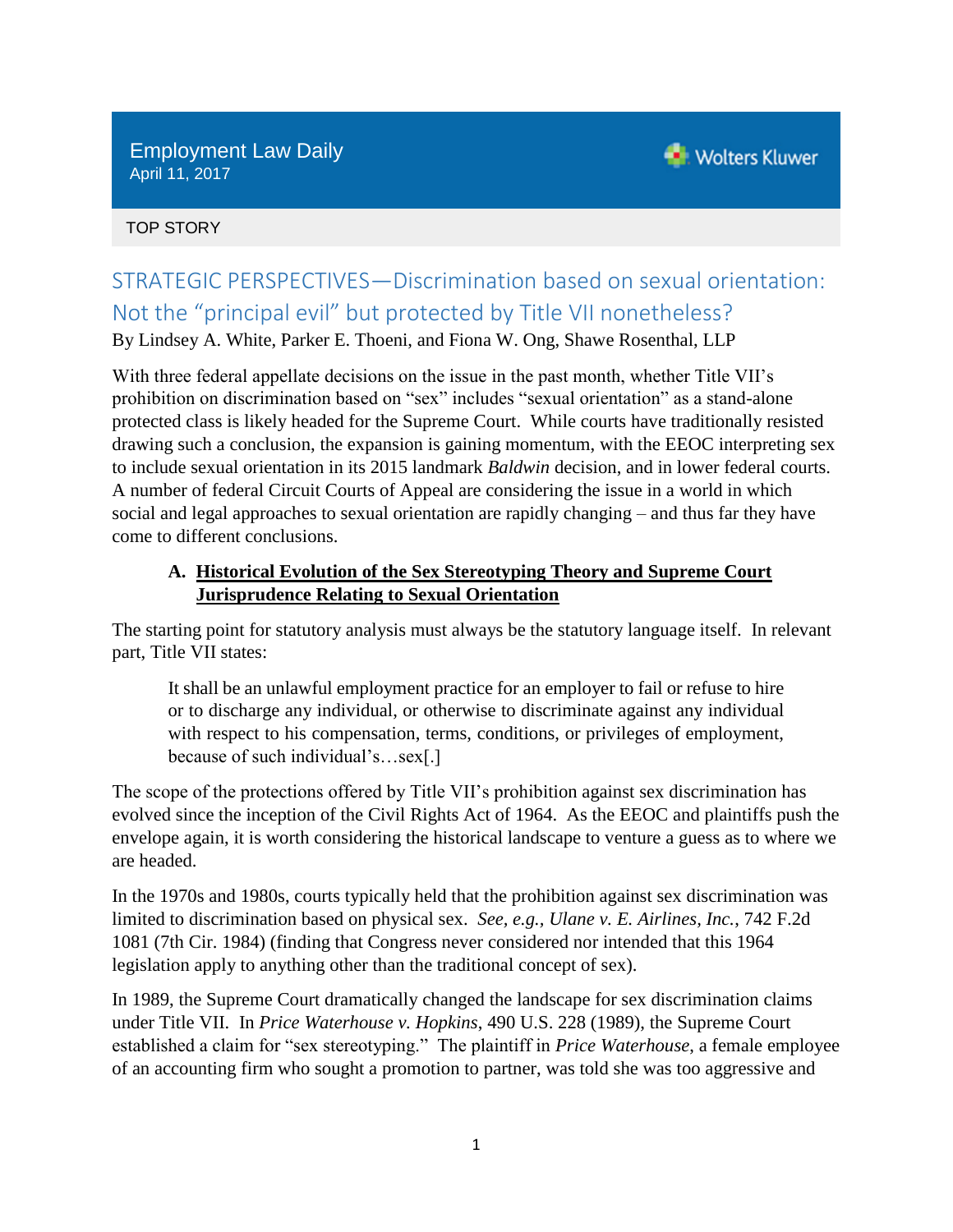macho, and that she would be more likely to make partner if she acted and dressed more feminine. The Supreme Court responded strongly, stating:

We are beyond the day when an employer could evaluate employees by assuming or insisting that they matched the stereotype associated with their group, for in forbidding employers to discriminate against individuals because of their sex, Congress intended to strike at the entire spectrum of disparate treatment of men and women resulting from sex stereotypes[.]

In its analysis of what constitutes sex discrimination under Title VII, the Court referred to discrimination on the basis of gender.<sup>i</sup> As Title VII sex discrimination jurisprudence evolved, so did scientific and medical understandings about the concepts of sex and gender. Cases that limited the analysis to traditional notions of physical sex were no longer reliable precedent.

Since *Price Waterhouse*, courts have been inconsistent about the application of the sex stereotyping to employees in the LGBTQ community, but a few themes have emerged. In contrast to pre-*Price Waterhouse* cases, which simply barred Title VII recovery by homosexual or transgender plaintiffs, post-*Price Waterhouse* cases have typically not applied such a bar. *But see Etsitty v. Utah Transit Auth.*, 502 F.3d 1215, 1222 (10th Cir. 2007) (seeming to apply a bar to transgender plaintiffs, stating "There is nothing in the record to support the conclusion that the plain meaning of sex encompasses anything more than male and female."). While courts have removed the bar previously applied to LGBTQ plaintiffs, they primarily remain focused on sex stereotyping. *See, e.g., Eure v. Sage Corp.*, 61 F. Supp. 3d 651 (W.D. Tex. 2014) (courts are reluctant to extend the sex stereotyping theory to cover circumstances where the plaintiff is discriminated against because of the plaintiff's status as a transgender man or woman, without any additional evidence related to gender stereotype); *Smith v. City of Salem*, 378 F.3d 566, 574 (6th Cir. 2004) ("After *Price Waterhouse* an employer who discriminates against women because, for instance, they do not wear dresses or makeup, is engaging in sex discrimination because the discrimination would not occur but for the victim's sex. It follows that employers who discriminate against men because they do wear dresses and makeup, or otherwise act femininely, are also engaging in sex discrimination.").

However, some courts have taken a step beyond that analysis when it comes to transgender plaintiffs, offering such plaintiffs protection as a class. *Schroer v. Billington*, 424 F. Supp. 2d 203 (D.D.C. 2009) (finding that discrimination purely on the basis of gender dysphoria is not sex stereotyping, but discrimination against transsexuals because they are transsexuals is literally discrimination because of sex); *Finkle v. Howard County*, Civil Case No. SAG-13-3236, 2015 WL 3744336 at \*8 (D. Md. 2015) ("Plaintiff, as a transgender woman, does not conform to gender stereotypes, is a member of a protected class under Title VII.").

As will be discussed more thoroughly below, the proposition that Title VII prohibits discrimination based on sexual orientation absent evidence of sex stereotyping requires a significantly more creative approach to interpreting Title VII's prohibition on discrimination based on sex. "The rationale … is that such discrimination is based, not on sex, but on sexual orientation, and that discrimination based on sexual orientation is gender-neutral: it impacts homosexual men and women alike." *Schroer*, 424 F. Supp. 2d at 208.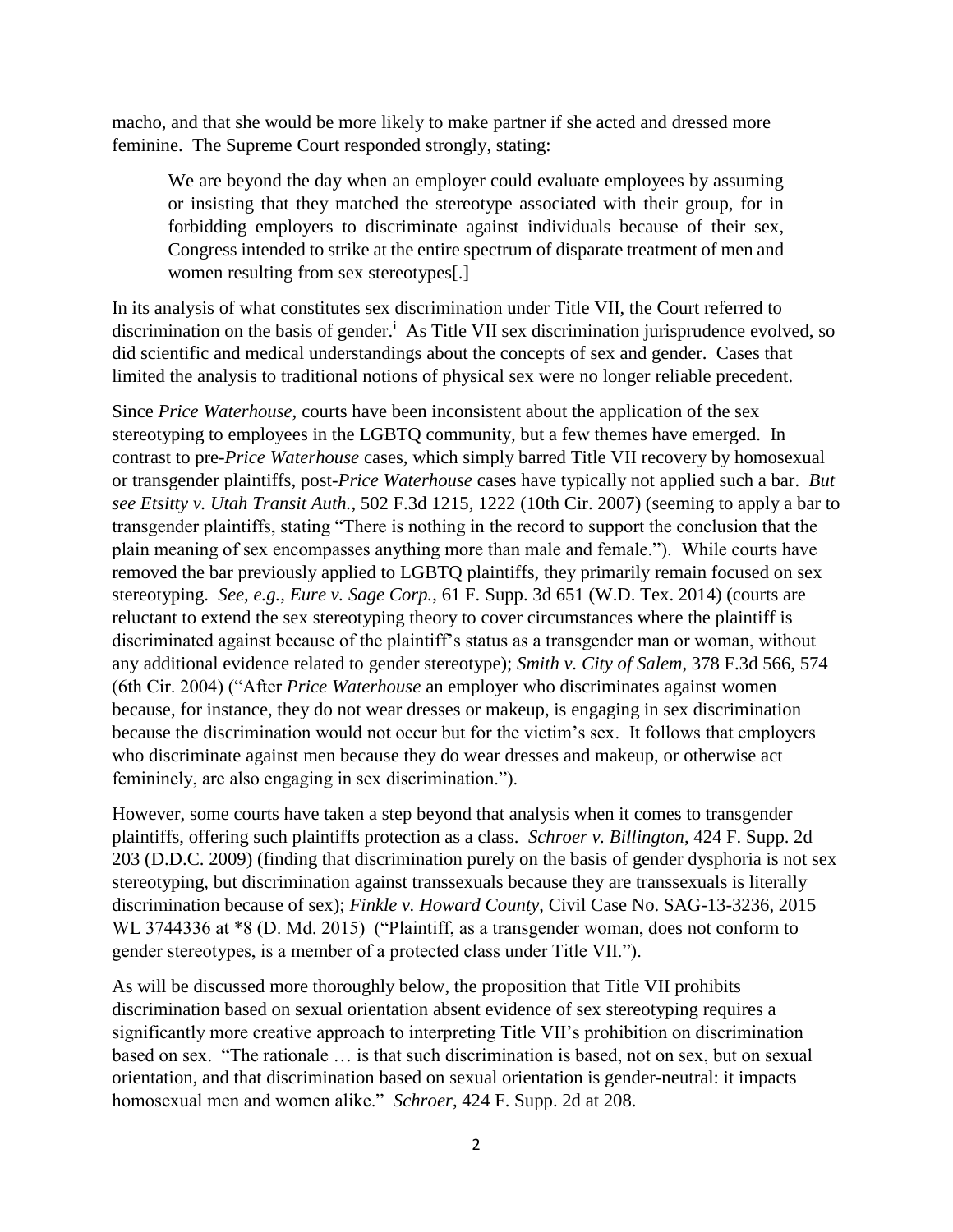It should be noted that when commentators discuss Title VII and sexual orientation, they frequently mention the 1998 Supreme Court decision in *Oncale v. Sundowner Offshore Services Inc.* for the proposition that Title VII covers "same sex" discrimination. 523 U.S. 75 (1998). In *Oncale*, a male employee was subjected to extreme harassment of a sexual nature by male coworkers and supervisor. The Supreme Court unanimously held that he could state a claim against his employer for "same-sex" harassment. In other words, Title VII allows claims of discrimination by someone of the Plaintiff's sex, which is not to be confused with discrimination on basis of sexual orientation. Despite its narrow holding that Title VII sex discrimination relief is available to a Plaintiff who is the same sex as the alleged discriminator, the following statement by Justice Scalia in *Oncale* often garners much attention, and as discussed below, has become essential dicta in the current litigation strategy aimed to persuade courts to hold that Title VII prohibits discrimination on the basis of sexual orientation independently of a gender stereotyping theory.

Male-on-male sexual harassment in the workplace was assuredly not the principal evil Congress was concerned with when it enacted Title VII. But statutory prohibitions often go beyond the principal evil to cover reasonably comparable evils, and it is ultimately the provisions of our laws rather than the principal concerns of our legislators by which we are governed.

Since *Price Waterhouse* and *Oncale*, the Supreme Court has recently been receptive of arguments supporting equal treatment of individuals based on sexual orientation. *United States v. Windsor*, 133 S. Ct. 2675 (2013) (striking down Section 3 of the Defense of Marriage Act); *Obergefell v. Hodges*, 135 S. Ct. 2584 (2015) (establishing right to same sex marriage). For a host of reasons that are beyond the scope of this article, these recent cases cannot be neatly analogized to employment discrimination under Title VII. Yet, they provide important insights into the Court's shifting views toward sexual orientation.

#### **B. Recent Developments**

## **a. The EEOC Takes the Position in a Federal Sector Case that Discrimination Based on Sexual Orientation is Discrimination "Because of" Sex**

On July 15, 2015, the EEOC took the position for the first time that Title VII prohibits discrimination based on sexual orientation as a protected class by issuing a federal sector decision, *Baldwin v. Dep't of Trans.*, Appeal No. 0120133080.<sup>ii</sup>

Although some point to several failed attempts in Congress to pass legislation explicitly designating sexual orientation as a protected category as a justification that Title VII does not currently provide sexual orientation protection, the EEOC rejected the notion that Title VII must explicitly list "sexual orientation" for such discrimination to be actionable. iii In doing so, the Commission stated the purpose was "whether the agency has 'relied on sex-based considerations' or 'take[n] gender into account' when taking the challenged employment action." The Commission clearly stated its new position "that sexual orientation is inherently a 'sexbased consideration,' and an allegation of discrimination based on sexual orientation is necessarily an allegation of sex discrimination under Title VII."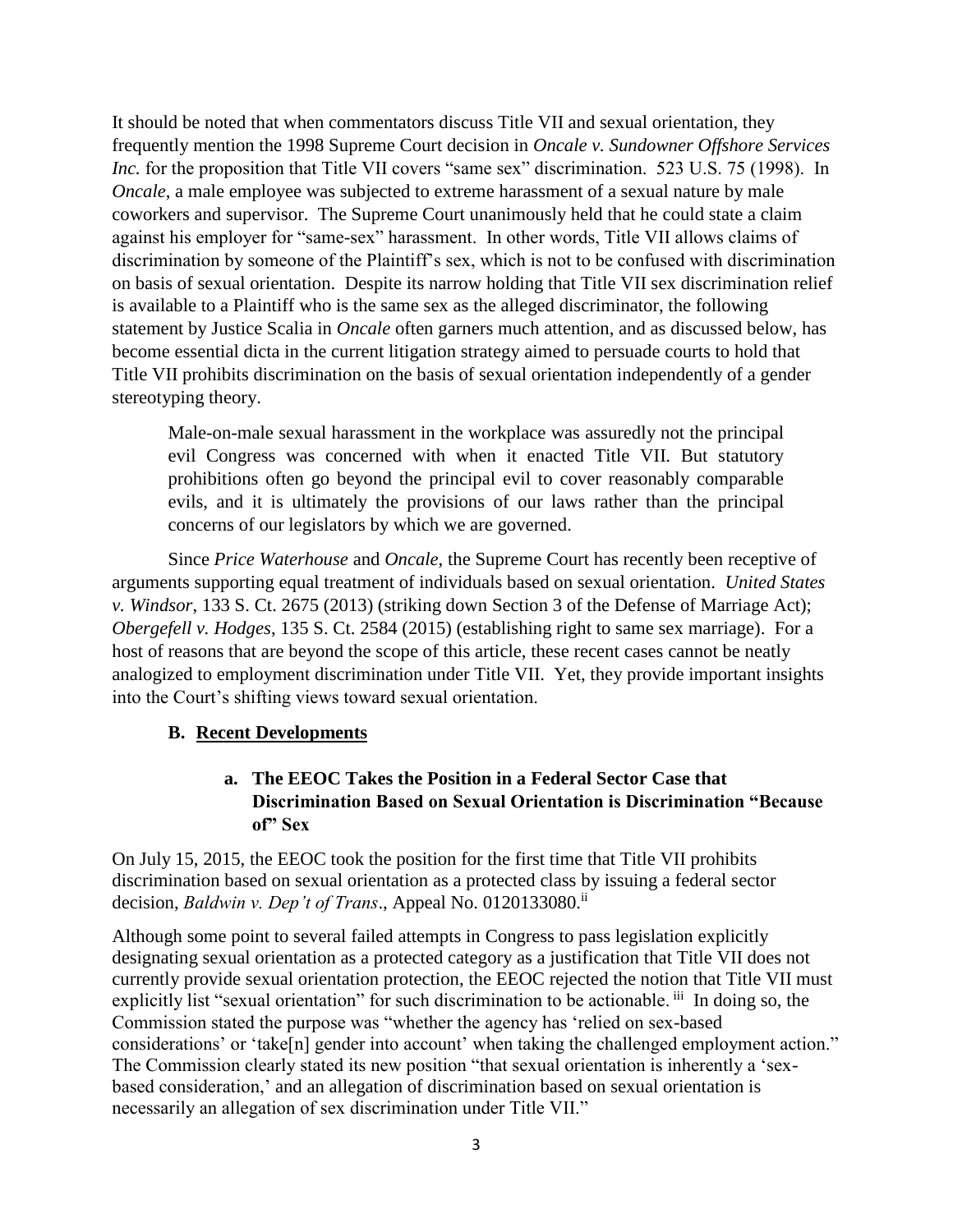In so holding, the Commission relied upon three rationales. First, the Commission stated that "'sexual orientation'" as a concept cannot be defined or understood without reference to sex," and "sexual orientation is inseparable from and inescapably linked to sex and, therefore, that allegations of sexual orientation discrimination involve sex-based considerations." Interestingly, the decision notes that this can extend to heterosexual discrimination as well; for example, a heterosexual employee may state a claim of sex discrimination by alleging she was suspended because she placed a picture of her husband on her desk, whereas her gay colleague is not suspended after he places a picture of his husband on his desk.

Next, the Commission applied the theory of "associational discrimination" to discrimination based on sex, and in particular, to those in a same-sex marriage, relationship, or personal association.

Finally, and relying upon *Price Waterhouse*, the Commission stated that "sexual orientation discrimination also is sex discrimination because it necessarily involves discrimination based on gender stereotypes."

Apparently anticipating the argument that applying Title VII to sexual orientation goes beyond the legislative intent, the Commission responded that:

Congress may not have envisioned the application of Title VII to these situations. But as a unanimous Court stated in *Oncale v. Sundowner Offshore Services, Inc*., "statutory prohibitions often go beyond the principal evil [they were passed to combat] to cover reasonably comparable evils, and it is ultimately the provisions of our laws rather than the principal concerns of our legislators by which we are governed." 523 U.S. 75, 79, 78-80 (1998) (holding that same-sex harassment is actionable under Title VII). Interpreting the sex discrimination prohibition of Title VII to exclude coverage of lesbian, gay or bisexual individuals who have experienced discrimination on the basis of sex inserts a limitation into the text that Congress has not included. Nothing in the text of Title VII "suggests that Congress intended to confine the benefits of [the] statute to heterosexual employees alone." *Heller v. Columbia Edgewater Country Club*, 195 F. Supp. 2d. 1212, 1222 (D. Or. 2002).

Following *Baldwin*, the Commission announced it filed a pair of lawsuits alleging discrimination on the basis of sexual orientation on March 1, 2016.

The *Baldwin* decision provides the roadmap for the EEOC's amicus briefs in the three recent Circuit Court of Appeal cases discussed *infra*.

#### **b. The Eleventh Circuit Rejects Sexual Orientation as Protected Under Title VII**

On March 10, 2017, the Eleventh Circuit found that prior circuit precedent compelled the holding that sexual orientation was not protected under Title VII. *Evans v. Georgia Regional Hospital*, *Charles Moss, et al*., No. 15-15234 (Mar. 10, 2017). The 55-page decision expresses a panoply of divergent viewpoints and, perhaps, provides a glimpse into a future Supreme Court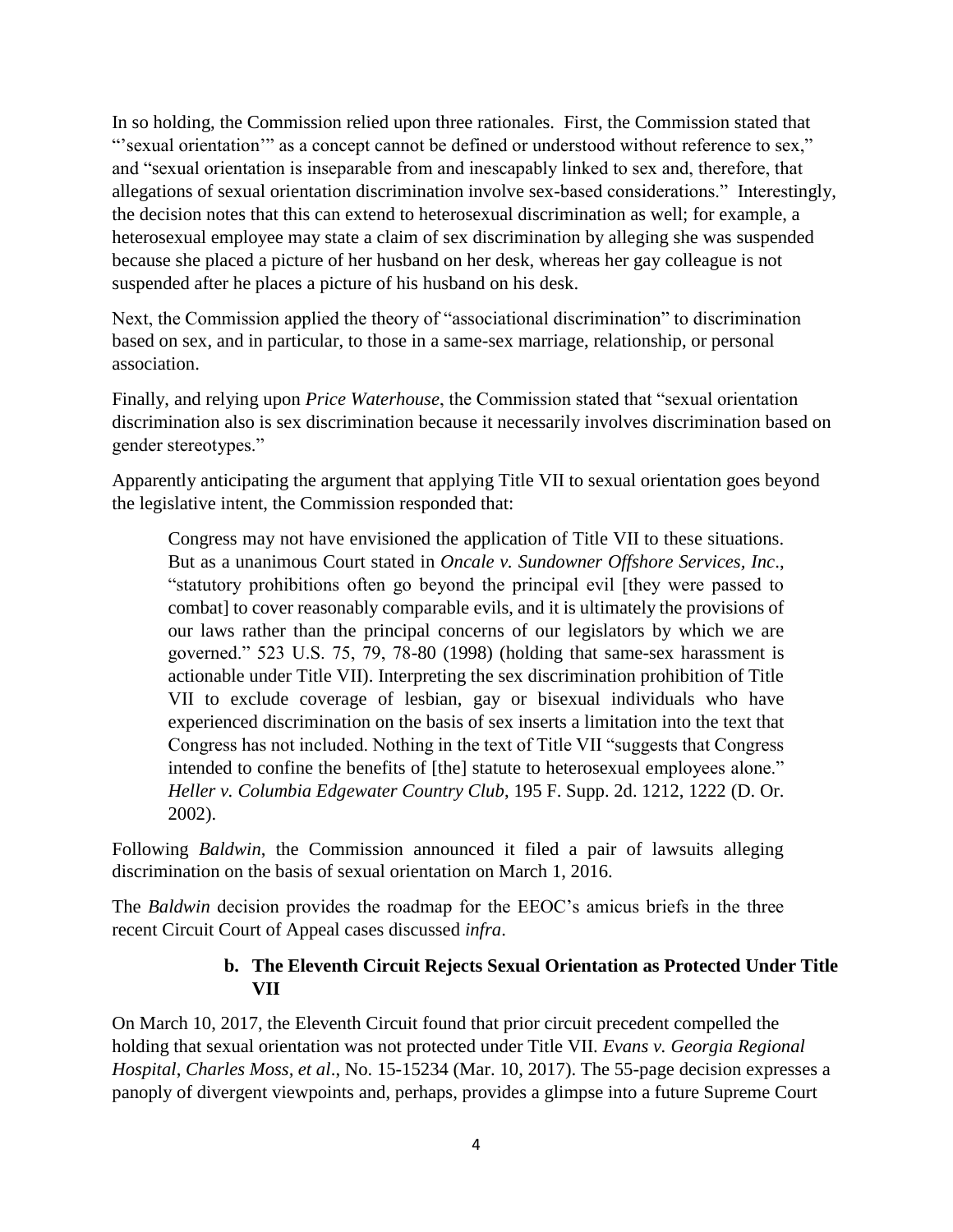opinion with a slim majority, pragmatic concurrence, and impassioned dissent in support of coverage.

The author of the two-judge majority, a district judge from the Southern District of Florida sitting by designation, wrote that every circuit in the country has concluded sexual orientation is not protected under Title VII, including the Fifth Circuit (which previously covered both the current Fifth Circuit and the Eleventh Circuit). The majority further noted that Congress "repeatedly rejected legislation that would have extended Title VII to cover sexual orientation."

Evans and the EEOC, which filed an amicus brief on behalf of the plaintiff, maintained that the Supreme Court decisions of *Price Waterhouse* and *Oncale* support a cause of action for sexual orientation discrimination.

Judge Pryor issued a fascinating concurrence. He chastised the dissent and Commission's amicus for relying "on false stereotypes of gay individuals." He also rejected the dissent because it would create a new form of relief that is counter to binding precedent and "would undermine the relationship between the doctrine of gender nonconformity and the enumerated classes protected by Title VII."

He took issue with the position, urged by the Commission and the dissent, that sexual orientation discrimination is always discrimination based on gender nonconformity, citing the Commission's amicus brief, which states "all homosexuals, by definition, fail to conform to traditional gender norms in their sexual practices." The problem, according to Judge Pryor, is that this statement "stereotypes all gay individuals in the same way that the Commission and the dissent allege that the Hospital stereotyped Evans." The concurrence cited journal articles discussing the wide variety of experiences by gay individuals, noting that some choose not to marry, or date, or enter into mixed-orientation marriages.

Judge Pryor, relying upon *Price Waterhouse* and Eleventh Circuit precedent, made a clear distinction between status (e.g., sexual orientation) and behavior (e.g., failure to confirm to gender stereotypes). He fully embraced the gender nonconformity theory while rejecting the creation of a "new, status-based class of protection." Concluding that "[b]ecause Congress has not made sexual orientation a protected class, the appropriate venue for pressing the argument raised by the Commission and the dissent is before Congress, not this Court."

Judge Rosenbaum dissented as to the sexual orientation holding, citing numerous district court cases that have concluded that discrimination based on sexual orientation is discrimination based on sex.

## **c. The Second Circuit Recognizes Sex Stereotyping Theory But Not Sexual Orientation Under Title VII**

In a *per curiam* opinion issued on March 27, 2017 for similar reasoning as the *Evans* decision, the Second Circuit concluded it "neither appropriate nor possible for [a panel] to reverse an existing Circuit precedent." *Christiansen v. Omnicom Group, Inc., et al*., No. 16‐748 (Mar. 27, 2017). Finding Christiansen had a cause of action under a *Price Waterhouse* sex stereotyping theory, the Second Circuit noted that not all gay individuals had claims under *Price Waterhouse*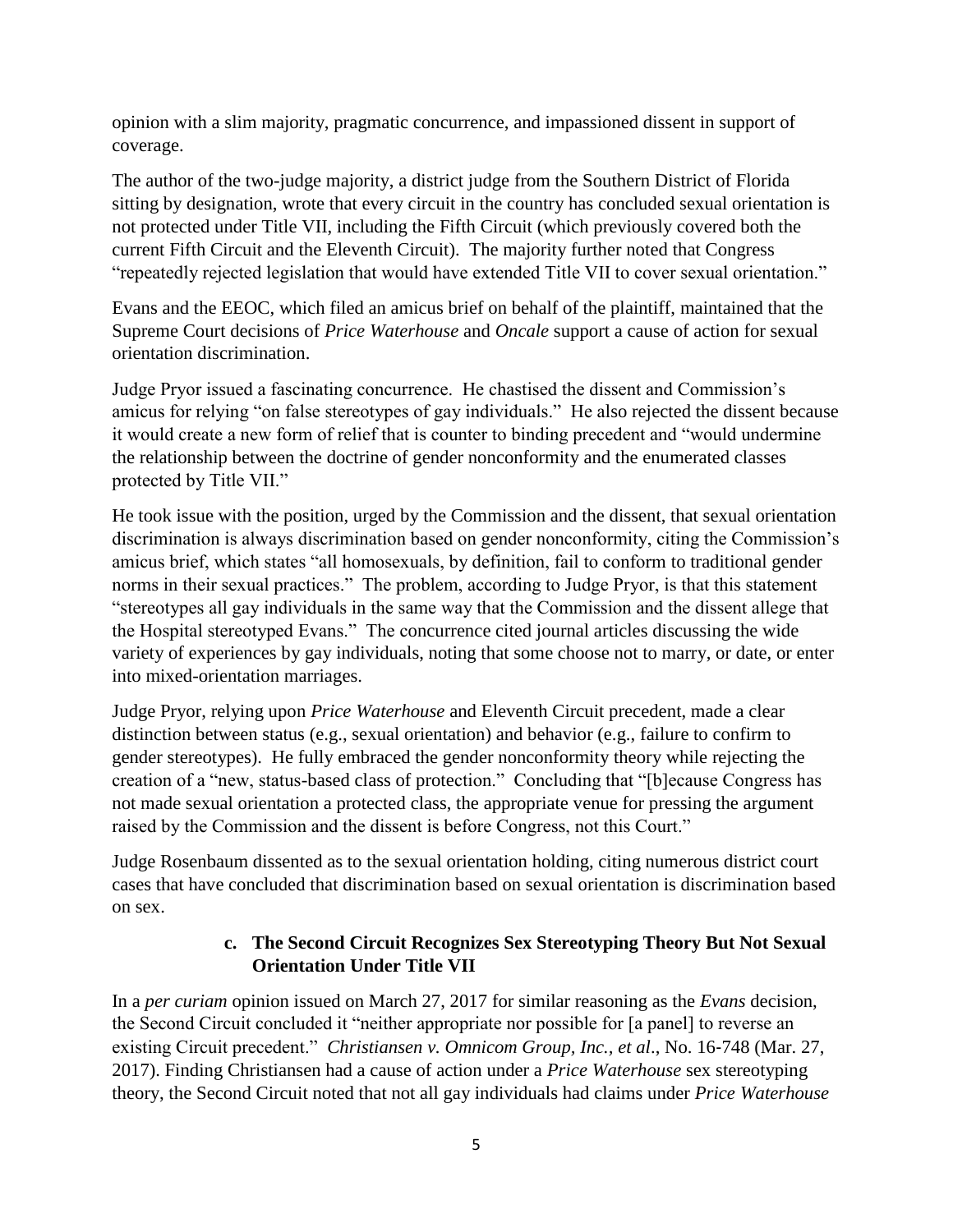because, for example, "not all homosexual men are stereotypically feminine." However, stereotypically feminine gay men and stereotypical masculine lesbian women could pursue claims under *Price Waterhouse*—not because of their sexual orientation but because of their failure to conform to traditional gender roles.

A two-judge concurrence in *Christiansen* found appellant's arguments "persuasive," wrote to state that, when appropriate, the Second Circuit should revisit its previous cases, "especially in light of the changing legal landscape that has taken shape" in the subsequent years. The concurrence embraces all three of the EEOC's arguments—which come from the *Baldwin* decision and were raised in both *Hively* and *Evans*—wholesale. None of these theories had been considered by the Second Circuit. These are: 1) sexual orientation discrimination is traditional sex discrimination; 2) sexual orientation discrimination is associational discrimination, relying upon, *inter alia, Obergefell*, 135 S. Ct. at 2602; 3) sexual orientation discrimination is "inherently rooted in gender stereotypes."

Finally, *Christiansen* addressed the issue of Congressional inaction, citing *Pension Ben. Guar. Corp.* for the proposition that relying upon subsequent legislative history is a "hazardous basis" for inferring the intent of an earlier Congress," particularly when Congress does not pass a proposal. 496 U.S. at 650.

The concurrence concluded by noting that its prior precedent was considered many years ago, before *Lawrence v. Texas*, 539 U.S. 558 (2003), and *Obergefell v. Hodges*, 135 S. Ct. 2584 (2015) changed the legal landscape with respect to sexual orientation.

# **d. The Seventh Circuit's** *En Banc* **Opinion Concludes that Sexual Orientation Discrimination Is Covered Under Title VII and Creates A Circuit Split**

Both the Second and Eleventh Circuit opinions were issued by three judge panels, and plaintiff/appellant Evans has asked the full Eleventh Circuit for *en banc* review, while it is highly likely that Christiansen will do the same, which is precisely what happened in *Hively v. Ivy Tech Community College*, Case No. 15-1720. Following a panel ruling that sexual orientation was not covered and a request for rehearing *en banc*, the full Seventh Circuit heard *Hively* in November 2016 and issued its groundbreaking opinion on April 4, 2017, concluding that "discrimination on the basis of sexual orientation is a form of sex discrimination" under Title VII. This opinion further highlights the disparate judicial philosophies at play with regard to this issue.

The majority opinion begins with the task of deciding "what it means to discriminate on the basis of sex, and in particular, whether actions taken on the basis of sexual orientation are a subset of actions taken on the basis of sex" – a matter that it deemed to be one of statutory interpretation only. Similar to the *Christiansen* court, the majority rejected the use of legislative history, including Congress' repeated and unsuccessful attempts to amend Title VII, in its analysis, noting that it was "simply too difficult to draw a reliable inference from these truncated legislative initiatives to rest our opinion on them."

Rather, the majority relied upon Supreme Court precedent, notably quoting the "principal evil" language from the *Oncale* decision discussed above. The majority went on to explain that, "The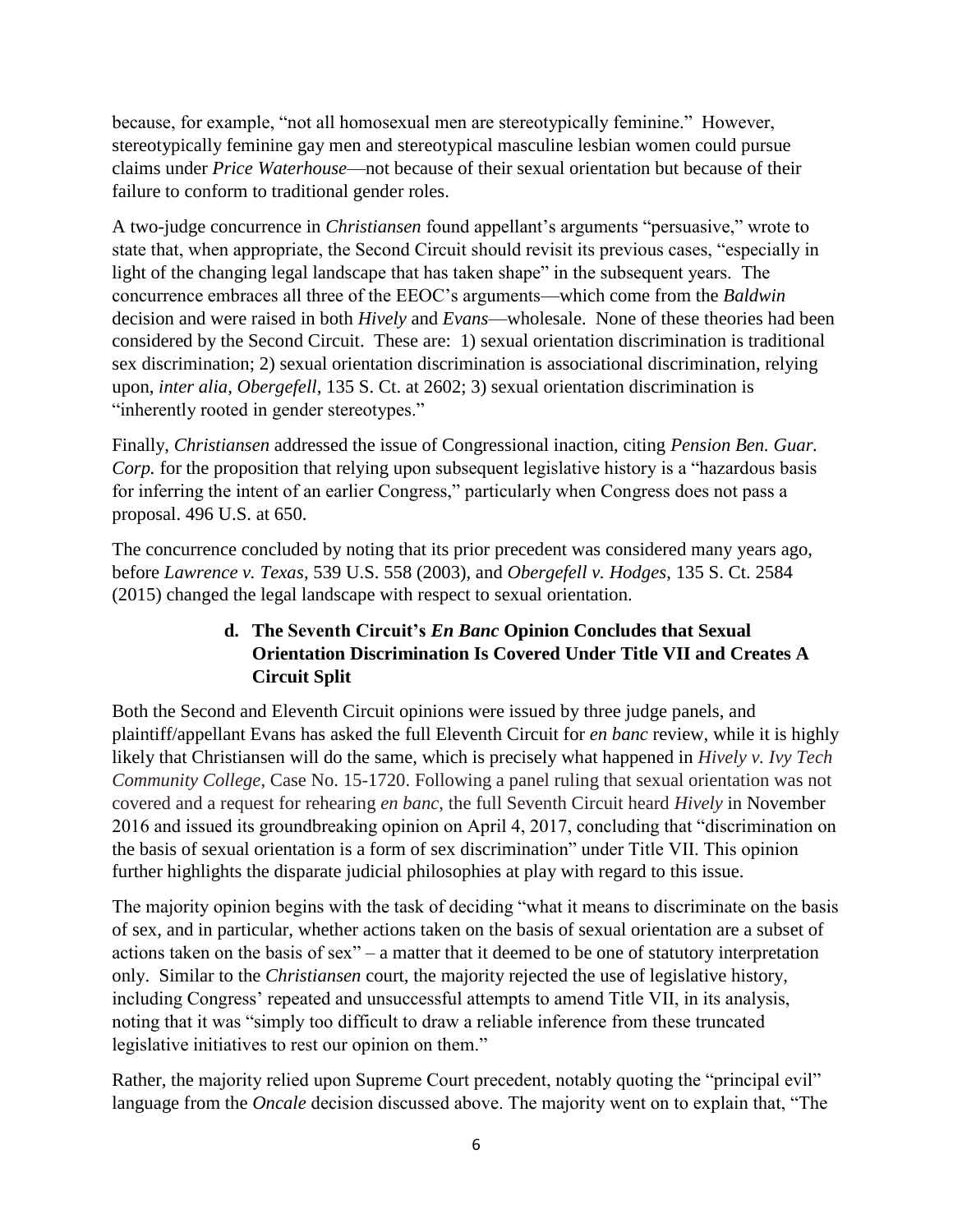[Supreme] Court could not have been clearer: the fact that the enacting Congress may not have anticipated a particular application of the law cannot stand in the way of the provisions of the law that are on the books."

The majority then applied two different approaches to the statutory interpretation analysis. First, the majority utilized the comparative method of proof – would the employee have been treated the same way if only her sex were different? Hively alleged that she would not have been subjected to the adverse employment actions at issue if she were a man, which the majority found "describes paradigmatic sex discrimination."

Applying the comparator method in the context of gender non-conformity cases, the majority found that Hively "represents the ultimate case of failure to conform to the female stereotype" in that she is not heterosexual. It further noted that its panel decision "described the line between a gender nonconformity claim and one based on sexual orientation as gossamer-thin; we conclude that it does not exist at all." The majority went on to state: "Any discomfort, disapproval, or job decision based on the fact that the complainant – woman or man – dresses differently, speaks differently, or dates or marries a same-sex partner, is a reaction purely and simply based on sex," and thus falls within the ambit of Title VII.

The second approach utilized by the majority was sex discrimination under the associational theory – that a person who is discriminated against because of the protected characteristic of one with whom she associates, and this also necessarily means that the person "is actually being disadvantaged because of her own traits." The associational theory was first articulated in the Supreme Court case of *Loving v. Virginia*, 388 U.S. 1 (1967), in which the court rejected state law prohibiting interracial marriage as race discrimination in violation of the Equal Protection Clause. It was subsequently applied in race discrimination cases under Title VII, and, as the majority explained, to the extent that Title VII prohibits associational discrimination on the basis of race, it must also prohibit associational discrimination based on other characteristics, including sex.

Finally, the majority looked to Supreme Court cases addressing sexual orientation beyond the employment context, such as *Windsor* and *Obergefell, supra*. The majority observed that, "It would require considerable calisthenics to remove the 'sex' from 'sexual orientation'" and attempts to do so have "led to confusing and contradictory results." Rather, the majority stated that it must "consider what the correct rule of law is now in light of the Supreme Court's authoritative interpretations, not what someone thought it meant one, ten or twenty years ago." And ultimately, the majority relied on the Supreme Court's decisions and "the common sense reality that it is actually impossible to discriminate on the basis of sexual orientation without discriminating on the basis of sex" to find Title VII coverage.

In a concurring opinion, Judge Posner offers a strikingly different approach to reach the same result – what he terms "judicial interpretive updating" to give fresh meaning to an old law in order "to satisfy modern needs and understandings." Boldly, Judge Posner states, "I would prefer to see us acknowledge openly that today we, who are judges rather than members of Congress, are imposing on a half-century-old statute a meaning of 'sex discrimination' that the Congress that enacted it would not have accepted. This is something courts do fairly frequently to avoid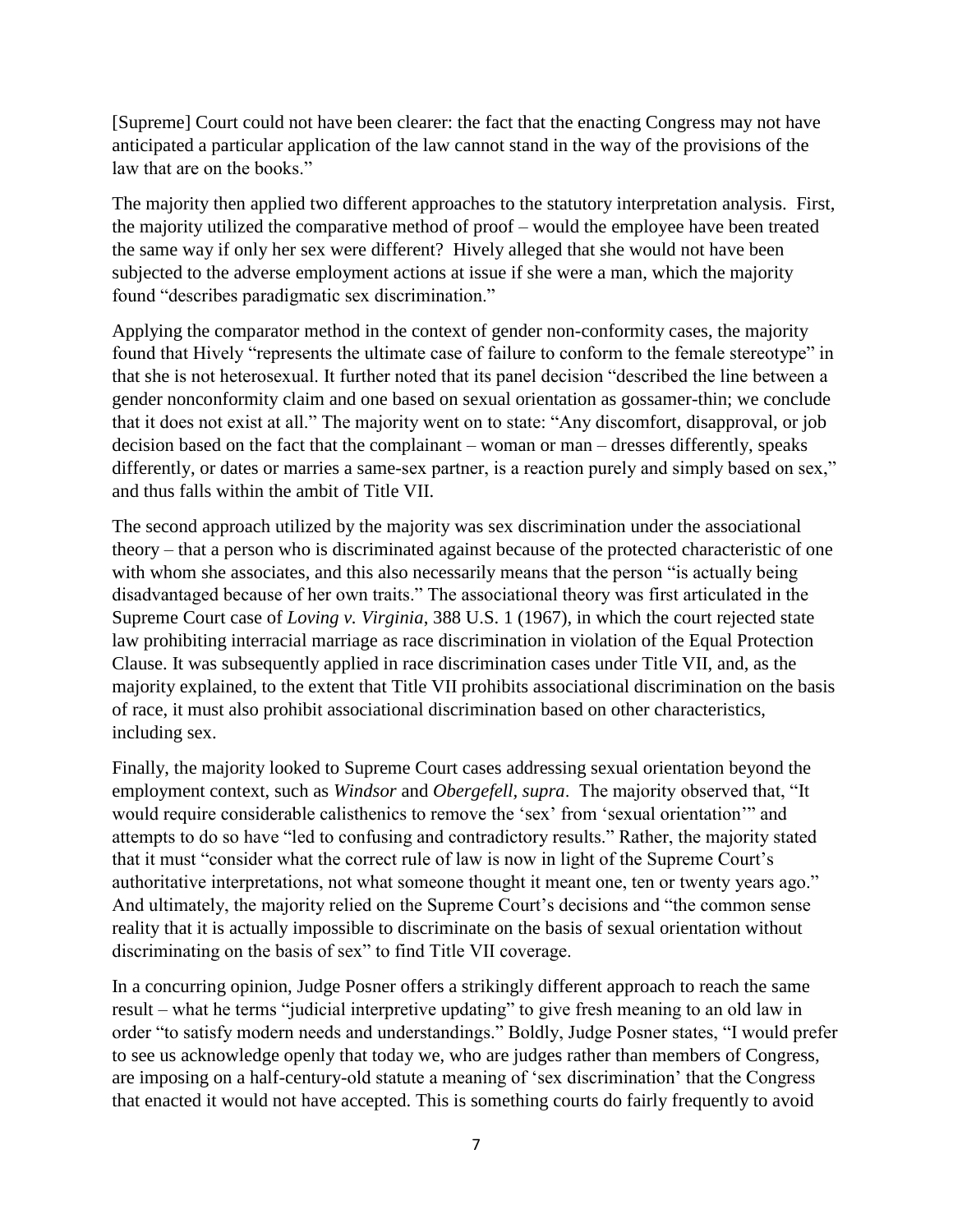statutory obsolescence and concomitantly to avoid placing the entire burden of updating old statutes on the legislative branch."

Judge Flaum, in a separate concurrence joined by Judge Ripple, sets forth yet another judicial approach – that of textualism. Looking to multiple dictionary definitions, Judge Flaum determined that the statutory language prohibiting discrimination on the basis of "sex" necessarily includes "homosexuality."

The dissent sees their role differently: "When a statute supplies the rule of decision, our role is to give effect to the enacted text, interpreting the statutory language as a reasonable person would have understood it at the time of enactment. We are not authorized to infuse the text with a new or unconventional meaning or to update it to respond to changed social, economic, or political conditions." Under this approach, the dissent rejected the majority's conclusion that sexual orientation discrimination is sex discrimination under Title VII. As the dissent noted, "In common, ordinary usage in 1964 – and now, for that matter – the word 'sex' means biologically *male* or *female*; it does not also refer to sexual orientation... . To a fluent speaker of the English language—then and now—the ordinary meaning of the word "sex" does not fairly include the concept of "sexual orientation. The two terms are never used interchangeably, and the latter is not subsumed within the former; there is no overlap in meaning."

The *Hively* opinion beautifully captures the various approaches to the question of whether sexual orientation discrimination is covered by Title VII, and eloquently articulates the arguments in support of each perspective. It also creates a Circuit split, making the issue ripe for Supreme Court review.

# **C. Best Practices For Employers**

Without Congressional action (which is currently highly unlikely) or a Supreme Court decision, courts are bound to adhere to existing jurisprudence, which, now in every Circuit but one, has found that Title VII does not prohibit discrimination on the basis of sexual orientation absent some evidence of sex stereotyping. And it is possible that other Circuits will choose to follow the bold stance taken by the Seventh Circuit, leading to additional confusion at the federal level.

As a practical matter for employers, however, this may not matter much. Numerous state and local jurisdictions expressly prohibit discrimination on the basis of sexual orientation. We also frequently advise our clients that it can be enormously burdensome to become a target of a governmental investigation or lawsuit. Indeed, as reported in the Employment Law Daily on March 31, 2017, Mercer's *LGBT Benefits Around the World Survey*, "two-thirds of global organizations have a separate anti-discrimination policy that covers LGBT employees and an additional 6 percent plan to adopt such a policy within the next 12 months." Failure to adopt such policies may make companies less competitive to employees—whether they identify as LGBT or not—who value diversity.

Moreover, existing federal law, whether under the sex stereotyping or same-sex harassment theories, makes intentional discrimination on the basis of sexual orientation a risky proposition. Our clients find that adopting a policy preventing discrimination on the basis of sexual orientation, regardless of Title VII's interpretation, reduces workplace complaints and exposure